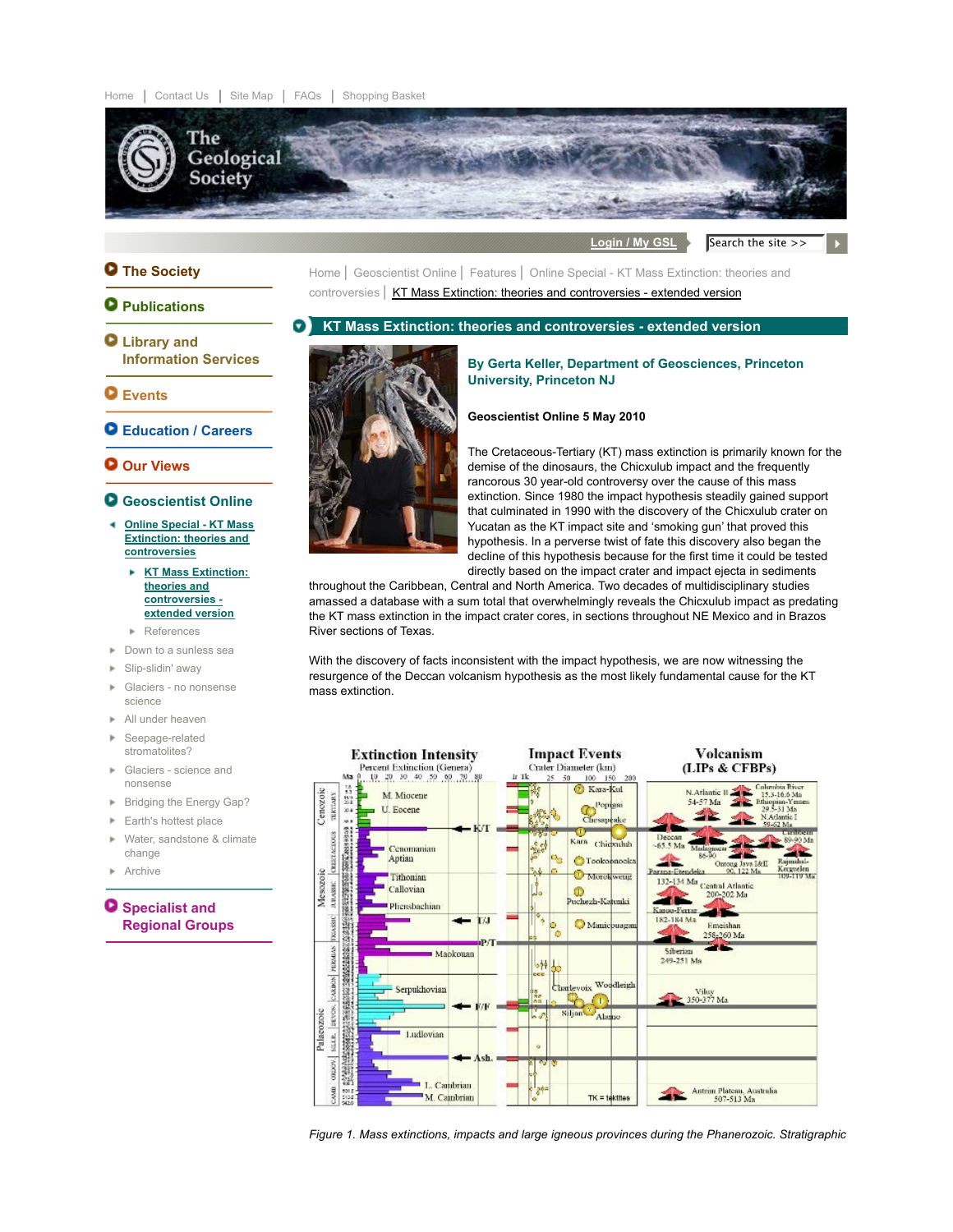*subdivisions and numerical ages from the 2004 International Stratigraphy Chart (ICS) of Gradstein and Ogg (2004), Genera compilation from Sepkoski (l996), Hallam and Wignall (1997) and MacLeod (2003); impact database from Grieve (1997,2004) and Glikson et al. (2005), LIPS and CFBP database from Courtillot and Renne (2003). Note that the Chicxulub impact predates the K-T boundary by 300 ky. (Modified after Keller, 2005).*

#### **Introduction**

Most mass extinctions over the past 500Ma occurred during times of major volcanic eruptions, some occurred at times of multiple impacts (Fig. 1) and all were accompanied by major changes in climate, sea level and oxygenation levels of the water column. This first order test favours some direct or indirect causal relationship between mass extinctions, volcanism, large impacts, climate and sea-level changes. But among the five major mass extinctions, only the Cretaceous-Tertiary (KT) boundary mass extinction can be shown to have a close correspondence between an iridium anomaly commonly assumed to represent an impact, an impact crater (Chicxulub), a large igneous province (Deccan Traps) and major climate and sea level changes (Fig. 2).



*Figure 2. Diversity and extinction intensity correlated with the impact crater record and large igneous provinces during the Cretaceous and Cenozoic. Note that the Chicxulub impact predates the K-T boundary by about 300 ky (Keller et al., 2003a, 2004a,b, 2007), the main phase (80%) of the Deccan volcanic province occurred at the end of the Maastrichtian (Chenet et al., 2007) and ended at the K-T mass extinction (Keller et al., 2008a).*

The KT mass extinction differs from the other four major mass extinctions in that it occurred after the longest period (145-65.5Ma) of lowest background extinction (<10%) (except for minor increases associated with the oceanic anoxic events in the Aptian (12%) and late Cenomanian (~17%, Fig. 2)). Throughout the Cretaceous, generic diversity steadily increased, accelerating during the Campanian and peaking during the late Maastrichtian, prior to the mass extinction (Fig. 2). The likely cause was a major increase in nutrients as a result of volcanic activity and associated climate change. Following this long period of globally increasing diversity the cause(s) of the end-Cretaceous mass extinction must be related to the twin catastrophes of Deccan volcanism and a large meteorite impact.

Volcanologists and palaeontologists have long advocated global devastation by continental flood basalt provinces (CFBPs) and large igneous provinces (LIPs) causing extinctions by poisoning (SO<sub>2</sub>,

acid rain) and eutrophication, exacerbated by climate change. Similar effects are predicted as a result of a large impact. Hybrid hypotheses have tried to link mass extinctions, volcanism and impacts, with the latter triggering large-scale magmatism. However, no evidence links Deccan eruptions to the Chicxulub impact and in 2003 Ivanov and Melosh concluded that large impacts could not initiate volcanic eruptions.

Consequently, since 1980 the most popular hypothesis is that a large meteorite impact was the sole cause of the KT mass extinction. Neither the impact nor volcanism hypotheses have been entirely convincing however. This is partly because critical aspects of the empirical record (the selective nature and variable rates of extinctions, the appearance of gradual or stepwise extinctions, timing between impacts, volcanism and mass extinctions) could not be reconciled with either. A most vexing problem has been determining the correspondence between the KT mass extinction and either the Chicxulub impact or Deccan volcanism. This is largely due to the fact that mass extinction, impact and volcanism markers are never observed in the same stratigraphic sequences for several reasons, including an incomplete sedimentary record, non-preservation of impact and/or volcanism signals, or because these events are not coeval. Frequently, the correspondence between impact and mass extinction must be inferred from stratigraphic correlations that often lack the necessary resolution, or by radiometric dating with large (1%) error bars, or even merely the assumption that the mass extinction must have been due to the Chicxulub impact.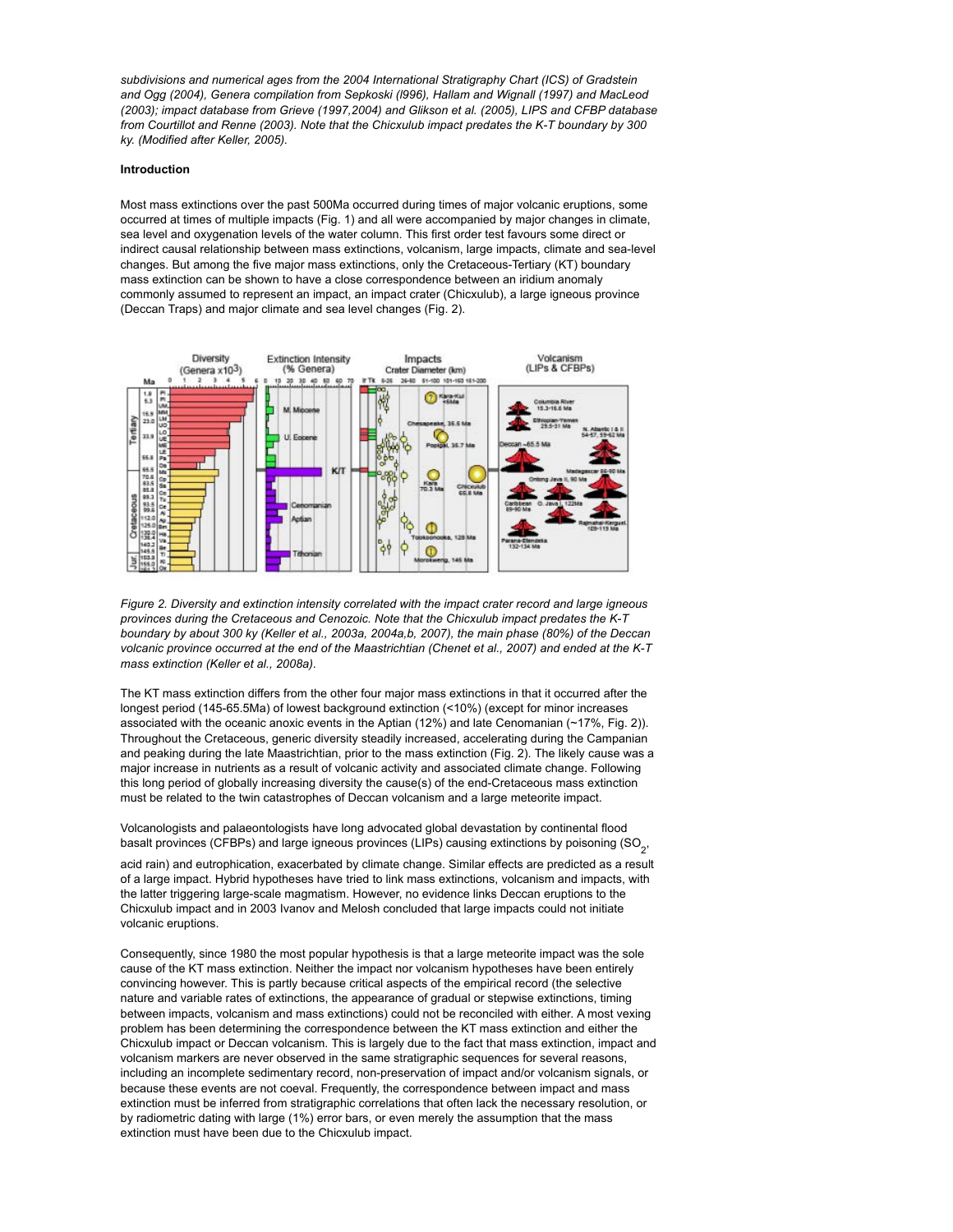In practice, this has led some workers to claim cause-and-effect between impacts and mass extinctions where close stratigraphic proximity is merely the result of an incomplete stratigraphic record, or where disparate timescales suggest overlap. Conversely, a strong belief in the cause-effect scenario (or what Tsujita called the "strong expectations syndrome"), has led some workers to ignore the stratigraphically separated mass extinction and impact signals, claiming them to be one and the same.

For the past three decades proponents and doubters of the impact-kill hypothesis have often argued heatedly over the cause of the KT mass extinction and in particular the demise of dinosaurs. Although numerous hypotheses have been advanced to explain this mass extinction, death by large extraterrestrial bolide impact has remained the most popular scenario, leaving death by massive volcanic eruptions in India as the runner-up.

#### **Impact Controversy: 1980 – 2010**

The controversy over the nature of the KT transition and the causes of the associated global faunal and floral changes was altered fundamentally in 1980 with the discovery of the now-famous iridium anomaly at the KT boundary at Gubbio, Italy. The discovery of similar anomalies elsewhere and the proposition that these anomalies and the KT extinctions resulted from the impact of a large extraterrestrial bolide spurred over a decade of unparalleled, research on the physical and biological events at and near the KT boundary.

Within a short time, the controversy resolved itself into two contrasting schools of thought: (1) the KT events reflect the catastrophic effects of a large (10-km) bolide colliding with the earth, and (2) the KT extinction were the culmination of long-term changes in the Earth's biota reflecting major changes in the global climatic system and resulted from extreme, but still normal terrestrial processes, mainly volcanism, which may have been accelerated by a bolide impact at KT boundary time.

In a 1994 field guide to the crucial localities in Mexico I once expressed the hope that "some issues of basic geology might be resolved by discussions on the outcrops and that an interdisciplinary approach might be taken towards some of the contentious issues of their interpretations." Unfortunately, that did not happen either during the excursion (attended by about 70 scientists), or since. Instead, interpretations of the KT age of the Chicxulub impact, of Chicxulub as the single cause for the KT mass extinction, and the tsunami scenario to explain any discrepancies, became entrenched in the public mind as well as in part of the scientific community.

Yet, despite a virtual taboo on questioning the KT impact hypothesis, pesky little facts that could not be reconciled with it surfaced in the literature. The evidence was multi-disciplinary and ranged from the extinction records of dinosaur to microfossils, from sedimentology to geochemistry, including stable isotopes, trace elements and PGEs. Though at first largely ignored by the scientific community, they eventually added up to a sizeable and irrefutable body of evidence that was incompatible with the KT impact hypothesis.

Today, this body of evidence is the source of contentious arguments regarding the age of the Chicxulub impact and impact crater on Yucatan and whether this impact did or did not cause the KT mass extinction. It is this body of evidence that calls for a long overdue re-evaluation of the KT impact-kill hypothesis and a new look at the other catastrophe - Deccan volcanism as potential cause.

## **Persistent arguments of the Chicxulub impact hypothesis include:**

- Whether the sandstone complex between the spherule layer and the KT boundary represents tsunami deposition (Smit, 1999; Soria et al., 2001; Arenillas et al., 2006), or submarine channel infill by current transport, gravity flows and slumps associated withslope conditions and a sea level fall (Adatte et al., l996; Bohor, l996; Stinnesbeck et al., l996; Keller et al., l997, 2003a,b, 2007, 2009c,d; Schulte et al., 2003).
- Whether the stratigraphically oldest spherule layer discovered in upper Maastrichtiansediments in NE Mexico and Texas is due to slumps despite the absence of major slumps(Smit et al., 2004; Schulte et al., 2003, 2006, 2008), or represents the time of the impactabout 300 ky prior to the mass extinction (Keller et al., 2002, 2003a, b, 2007, 2008b,2009c,d).
- Whether the impact breccia in the Chicxulub impact crater core Yaxcopoil-1 marks the KT boundary and therefore sediments up to the KTB should be interpreted as backwash and crater infill despite absence of high-energy deposits and exotic clasts (Arz et al., 2004; Smit et al., 2004), or whether evidence of normal sedimentation, repeated glauconite deposition followed by characteristic KT criteria well above the impact breccia indicate a pre-KT age for the impact breccia (Keller et al., 2004a,b).
- Whether the Chicxulub impact caused the KT mass extinction as commonly assumed, or caused no extinctions or significant environmental effects (Keller et al., 2009c,d).
- Whether the placement of the KT boundary should be re-defined based solely on the mass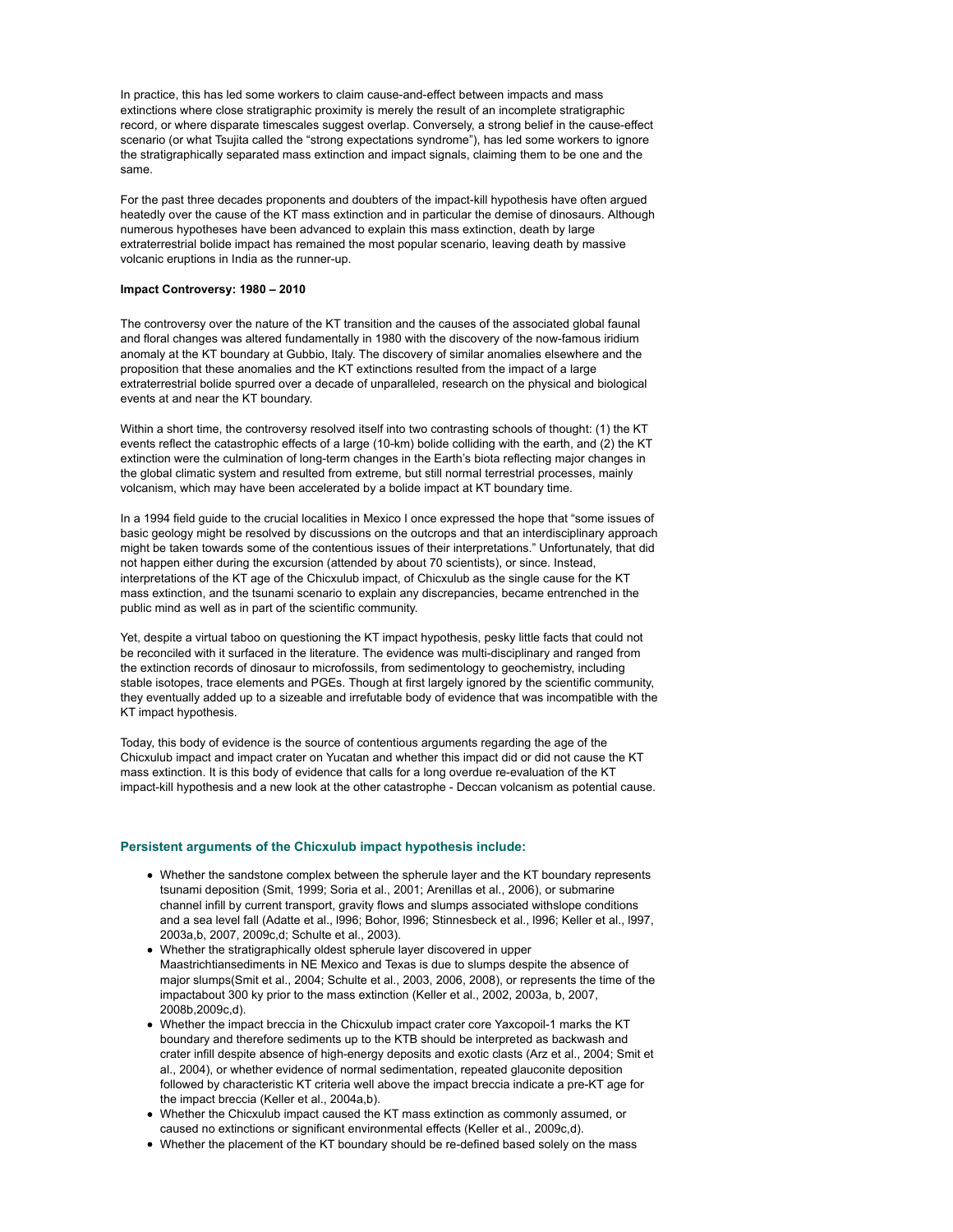extinction and the presence of an Ir anomaly and/or impact spherule ejecta (Smit et al., 1992, 1996, Smit, 1999; Schulte et al., 2006, 2008; Arenillas et al., 2006; Molina etal., 2006), rather than the standard global KT defining criteria that include the mass extinction of planktic foraminifera, first appearances of Danian species,  $\delta^{13}$ C shift and coincident Ir anomaly (Keller et al., 1995, 2008b; review in Keller, 2008b).

#### **Impact-Kill Hypothesis**

No debate has been more contentious during the past 30 years, or has more captured the imagination of scientists and public alike, than the hypothesis that an extraterrestrial bolide impact was the sole cause for the KT mass extinction (Alvarez et al., l980). How did this hypothesis evolve so quickly into a virtually unassailable "truth" where questioning could be dismissed by phrases such as "everybody knows that an impact caused the mass extinction", "only old fashioned Darwinian palaeontologists can't accept that the mass extinction was instantaneous", "palaeontologists are just bad scientists, more like stamp collectors" and it must be true because "how could so many scientists be so wrong for so long?". A closer look at the factual evidence, underlying reasoning and development of this hypothesis into an almost unassailable bulwark reveals an interaction between scientific investigations, exuberant belief in the rightness of the impact hypothesis and public media fascination.

It all began with the discovery of a sharp peak of anomalous iridium concentrations in a thin clay layer at the KT boundary near Gubbio, Italy, by Walter Alvarez, Luis Alvarez, his physicist father and Nobel Prize winner and their collaborators Frank Asaro and Helen Michel in 1979. Iridium occurs in concentrations in some meteorites and deep within the Earth where it is brought to the surface by volcanic eruptions. Assuming that volcanic eruptions occurred over a long time interval, it was reasoned that a volcanic Ir source could not have resulted in a sharply peaked concentration, whereas a meteorite crashing into Earth could leave this telltale anomaly in a single instant. Today, this assumption is questioned with new data from Deccan volcanism that suggests eruptions occurred rapidly enough to deposit peak Ir anomalies (Chenet et al., 2007, 2008). Back in the early 1980s, the coincidence of the Ir anomaly and mass extinction of planktic foraminifera in the thin Gubbio KT clay layer made a convincing case that a giant meteorite caused the mass extinction (Alvarez et al., 1980).

Although the idea of a meteorite impact causing mass extinctions had been proposed earlier, this was the first time that actual supporting evidence was found lending it substance and credence. It was no longer a wild guess, but a testable hypothesis. Anyone could look for the impact signal and evaluate the tempo and severity of extinctions. This was an exciting and major breakthrough for science and it began to attract scientists from diverse fields, including astrophysicists, geophysicists, geochemists, mineralogists, sedimentologists and, of course, palaeontologists.

Unfortunately, this wide interest rarely resulted in integrated interdisciplinary studies or joint discussions to search for common solutions to conflicting results. Increasingly, in a perverse twist of science new results became to be judged by how well they supported the impact hypothesis, rather than how well they tested it. An unhealthy US versus THEM culture developed where those who dared to question the impact hypothesis, regardless of the solidity of the empirical data, were derided, dismissed as poor scientists or simply ignored.

Despite this adverse scientific environment the controversy persisted and thrived over time as more detailed investigations revealed the nature and timing of the mass extinction and its stratigraphic separation from the Chicxulub impact. Studying an instantaneous event in time required the development of a new set of investigative tools and methods. Where formerly samples taken at 1m intervals were considered adequate for detailed studies, it now required sampling resolution at one centimetre or even a few millimetres to home in on the impact and extinction signals. The new tool kit carried over into other fields and applied to other problems lead to advances and breakthroughs for all mass extinction events and major catastrophes in Earth's history.

This unintended consequence of the impact hypothesis is a lasting achievement and routinely applied across geological sciences. Back in the impact exuberance of the 1980s only the impact crater, the smoking gun, was still missing for complete confirmation and the search was on.



### **The Smoking Gun?**

After a 10-year search the smoking gun was hailed to be the circular magnetic and gravity anomaly subsurface structure on the north western margin of the Yucatan peninsula, Mexico (Hildebrand et al. (1991) (Fig. 3). This circular structure was first identified as an impact crater by Penfield and Camargo (1981) a decade earlier, but failed to garner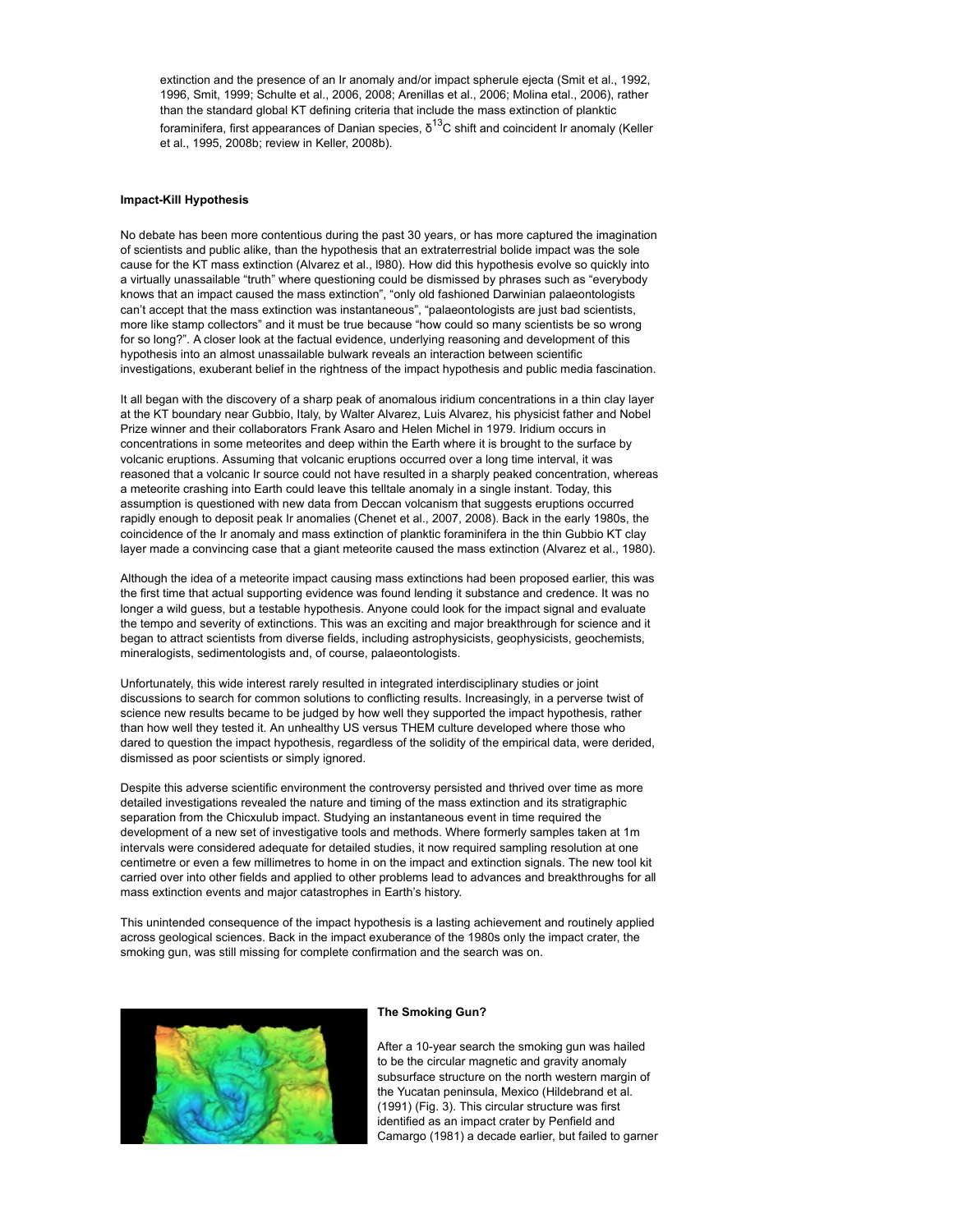

much attention. The crater diameter was first announced as 180-200km, then expanded to up to 300km (Sharpton et al., l992; Urrutia-Fucugauchi et al.,l996; Morgan and Warner, l999) and subsequently reduced to 150-170 km wide (Bell et al., 2004). Sharpton et al. (1992) linked Chicxulub to the KT boundary based on shocked quartz and an Ir anomaly within the impact breccia, though the latter

was never confirmed. Impact glass spherules from KT boundary sections in Haiti and NE Mexico and melt rock from the crater breccia yielded  $^{40}$ Ar/ $^{39}$ Ar ages with reported error margins of  $\pm 200$ ky of the K-T boundary (Izett, l99l; Swisher et al., l992; Smit et al., 1992; Dalrymple et al., l993), although the recognized error margin for 40Ar/39Ar ages today is 1% or 600ky (Chenet et al., 2007). Back in the early 1990s the case seemed sealed; Chicxulub was the long-sought KT impact crater and cause for the end-Cretaceous mass extinction. Many scientists believed the smoking gun had been found.

One critical element was still missing – the age of the sediments overlying the impact breccia in wells from the Chicxulub crater taken by Mexico's oil company PEMEX. Without this age control, all that could be said with confidence was that the breccia was deposited sometime within the rather large error margin of  ${}^{40}$ Ar ${}^{39}$ Ar ages spanning the KTB. This was insufficient to claim a cause-and-effect scenario with the KT mass extinction. But in the irrational impact exuberance that prevailed at the time, this critical detail was considered inconsequential.



*Figure 4. Stratigraphic correlation of wells Yaxcopoil-1 (Yax-1) and PEMEX wells across northern Yucatan. Correlation based on lithology, biostratigraphy and electric logs 45 (modified from Ward et al. 1995). Note the Maastrichtian age limestone layer overlying the impact breccia in Yax-1, Y6 and C1.*

Only in the first announcement of the Chicxulub crater re-discovery was it acknowledged that determining the precise age of the crater was impossible from available stratigraphic data (Hildebrand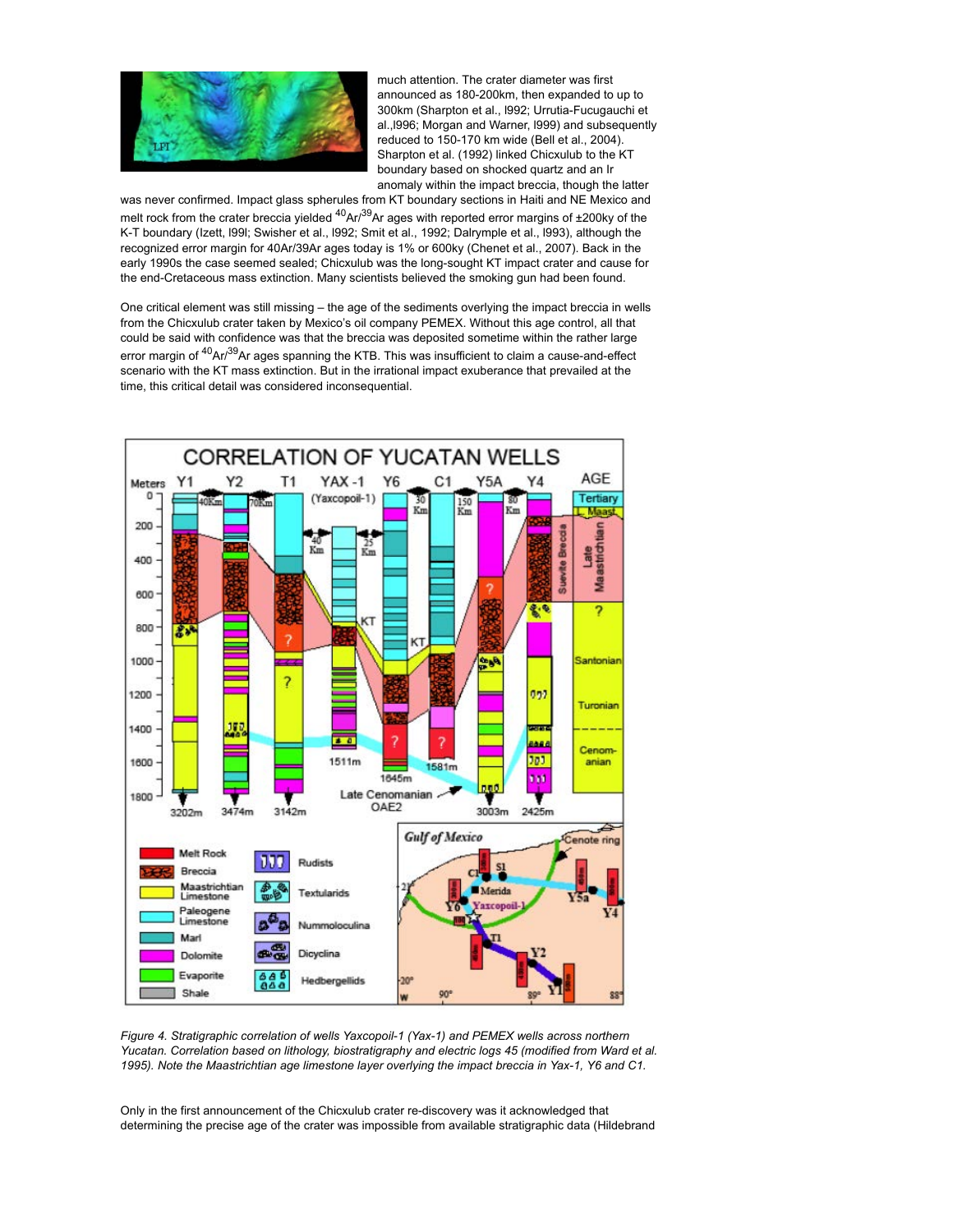et al., 1991). Indeed, Lopez Ramos (1973, 1975) had previously determined a late Maastrichtian age for the 60-170m of limestone above the impact breccia in Chicxulub wells C1 and Y6 (Fig. 4). This clearly presented a problem for declaring this impact the smoking gun. Alan Hildebrand sent a single sample from well Y6 N12 at 1000-1003 m depth and about 70 m above the impact breccia to G. Keller, who shared it with W. Sliter for age determination. Both reported a late Paleocene zone P3 age. Based on this age, Hildebrand et al. (1991, p. 870) erroneously concluded that a KT age is indicated for the impact breccia and that the earlier age assignment of Lopez Ramos (1975) was probably invalid.

Lopez Ramos (1975) biostratigraphic age report could not be verified because no samples were available. Likewise, Hildebrand had no samples for the 70 m between the impact breccia and sample Y6 N12. It was rumoured that the PEMEX warehouse that stored the cores had burned down destroying all cores, except for the few samples analysed by the small group that announced the 'smoking gun studies'.

When Chicxulub cores re-appeared a few years later, a biostratigraphic study of all existing PEMEX wells of the Chicxulub crater area by Ward et al. (1995) revealed that at a minimum 18m of undisturbed late Maastrichtian limestones overlie the impact breccia in wells Y6 and C1 (Fig. 4). Ward et al. (1995, p. 875) cautioned that it was impossible to substantiate Chicxulub as the KT impact crater based on biostratigraphy of existing PEMEX well samples.

The warning signal had been raised to no avail. Chicxulub had "become" the KT impact crater. Evidence to substantiate the KT age now rested on the stratigraphic position of the impact spherule layer in Haiti (Lamolda et al., 1997; Maurasse et al., 2005), though this proved difficult because impact spherules and two PGE anomalies are in early Danian zone P1a sediments (Keller et al., 2001; Stueben et al., 2002). Similarly in southern Mexico and Guatemala spherule-rich layers were reported from early Danian sediments overlying the KTB unconformity (review in Keller, 2003a,b; Stueben et al., 2005). But in NE Mexico and Texas impact spherules were first reported from late Maastrichtian sediments near the base of thick sandstone deposits that underlie the KTB (Bourgeois et al., 1988; Smit et al., 1992). Consequently, the KTB was placed at the impact spherule layer in the belief that the Chicxulub impact caused the mass extinction and that the sandstone complex was the result of an impact-generated mega-tsunami event. This interpretation was widely accepted, but also fuelled its own impact-tsunami controversy.



#### **Impact-Tsunami deposits?**

The inconclusive age control of the Chicxulub crater in the early 1990s placed the burden of proof on sections with impact ejecta (e.g., iridium, impact glass spherules) surrounding the Gulf of Mexico and Caribbean (Fig. 5). But here too, problems were apparent from the very beginning. The first discovery of impact glass spherules in northeastern Mexico came from El Mimbral and subsequently from El Peñon. In both localities a 1m-thickglauconite and spherule unit containing a 20-25cm-thick sandy limestone was discovered at the base of a sandstone complex that infills submarine channels (Fig. 6) (Smit et al.,1992, Stinnesbeck et al., 1993). Above the sandstone complex, an Ir anomaly was detected at El Mimbral coincident with the mass extinction of planktic foraminifera (Keller et al., 1994b). If the Chicxulub impact caused the mass extinction and Ir anomaly, then impact spherules should be in close stratigraphic proximity. How could this stratigraphic separation be reconciled?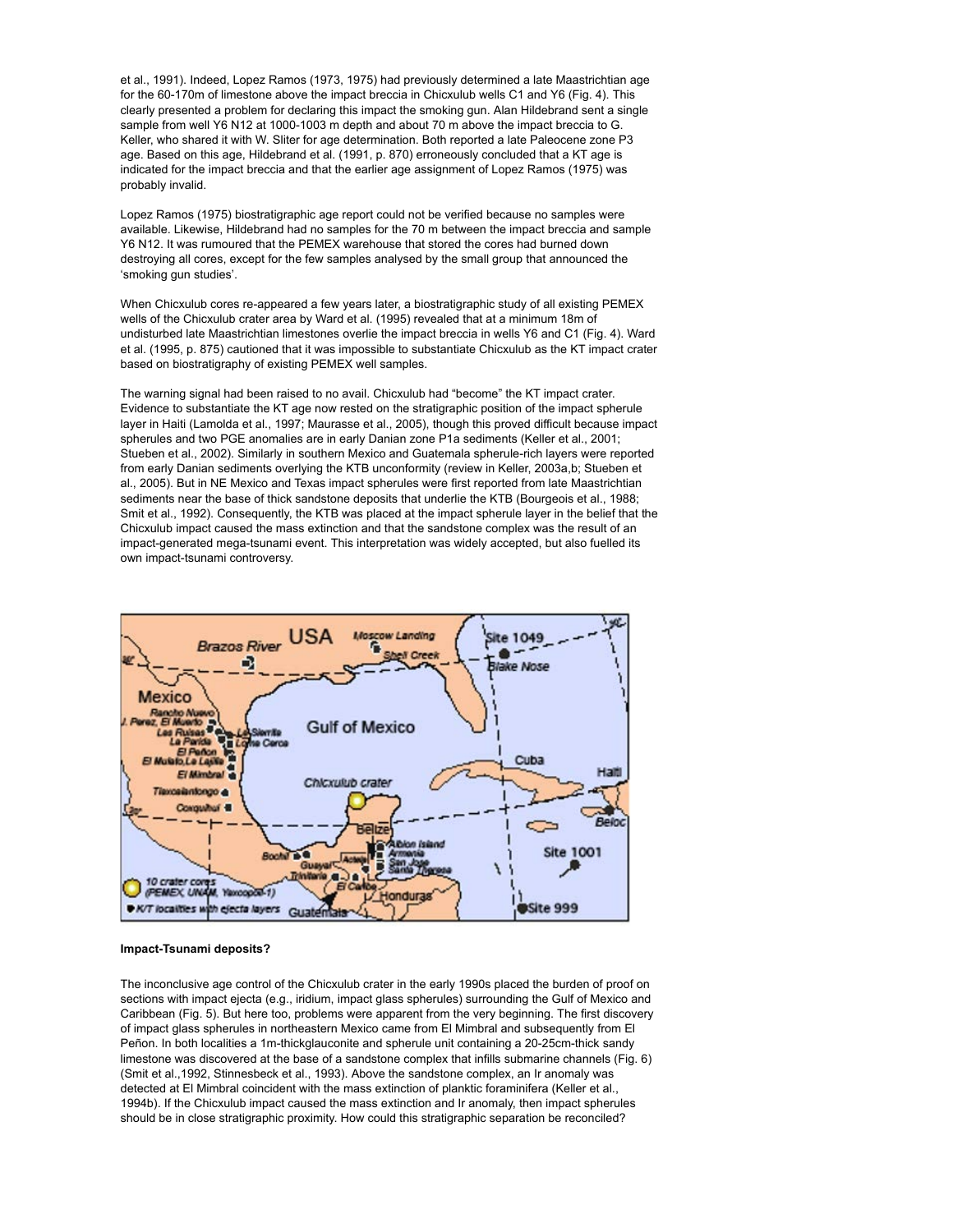It was simple. Assuming that the spherules, Ir anomaly and mass extinction originated from the same event, then the sandstone complex could be interpreted as impact-generated tsunami deposit (Smit et al., 1992, 1996; Smit, 1999). By this scenario, the spherules rained from the sky within minutes to hours of the impact and settled on the ocean floor (unit 1 of Fig. 6). Within hours, impact-generated tsunami waves caused tremendous destruction, margin collapse and slumps around the Gulf of Mexico depositing the massive sandstone (unit 2). Within a few days the waning waves of the tsunami deposited alternating sand, silt and shale layers (unit 3). At last the settling of fines and iridium marked the KTB and return to normal conditions. This interpretation had already been proposed for the sandstone complex and Ir anomaly that underlies the mass extinction along the Brazos River in Texas (Bourgeois et al., 1988).

It was all beautifully simple and intuitively made sense. But it could not account for the ground truth. Too many facts contradicted tsunami deposition for the sandstone complex in NE Mexico, including multiple spherule layers separated by a 20-25 cm thick sandy limestone (unit 1) with j-shaped burrows infilled with spherules. Two ash layers (zeolites) and several horizons of bioturbation (Chondrites, Thalassinoides and Ophiomorpha) within the alternating sand-shale layers of unit 3, all indicating deposition over an extended period of time (exceeding a tsunami event) and marked discreet ash influx and repeated colonization of the sea floor (Adatte et al., 1996; Stinnesbeck et al., 1996, 2001; Keller et al., l997; Ekdale and Stinnesbeck,l998, Fig. 6). Spherule deposition (unit 1) thus occurred in two events separated by a long period of limestone sedimentation, whereas unit 3 was also deposited over an extended time period.

These spherule layers could not have rained from the impact cloud, as also evident by the abundant reworked shallow water debris transported from near shore areas at El Mimbral (e.g., plants, wood, shallow water benthic foraminifers, Smit et al., 1992; Stinnesbeck et al., 1993; Smit 1999). All these characteristics indicate sediment deposition over an extended time interval that is likely related to the latest Maastrichtian sea level fall that scoured submarine channels (Fig. 6, Keller and Stinnesbeck, 1996; Adatte et al., 1996). In the subsequent low sea level, erosion of spherule debris from near shore areas was transported seaward and deposited in the channels during repeated episodes (unit 1). Gravity slumps led to massive unsorted influx of sand (unit 2). With the rising sea level (TST) coarse and fine layers of unit 3 mark periods of rapid sediment influx alternating with normal sedimentation and colonization of the ocean floor (burrows in fine grained layers, Fig. 6). The iridium anomaly (Rocchia et al., 1996) and KT mass extinction (Keller et al., 1994b) at El Mimbral in the clay layer above the sandstone complex mark a condensed interval (surface of maximum starvation) followed by the continued rise in sea level. The same lithological, faunal and geochemical characteristics are observed in dozens of outcrops throughout NE Mexico (Keller et al., 2003a).

Critics have countered these lithological observations by claiming that the limestone layer separating the spherule unit 1 is due to large-scale tectonic disturbance (none has been documented), that there are too few burrows in this limestone to be of significance, that the J-shaped spherule filled burrows are nothing but fluid escape structures, that bioturbation in the alternating layers of unit 3 doesn't exist, or is the result of downward burrowing from the KT boundary (e.g., Smit et al., 1992, 1996; Smit, 1999; Soria et al.,2001; Lawton et al., 2005; Schulte et al., 2006, 2008, 2010; Arenillas et al., 2006). None of these ad hoc arguments has been supported by evidence, nor can these explanations account for the evidence based on field and laboratory observations.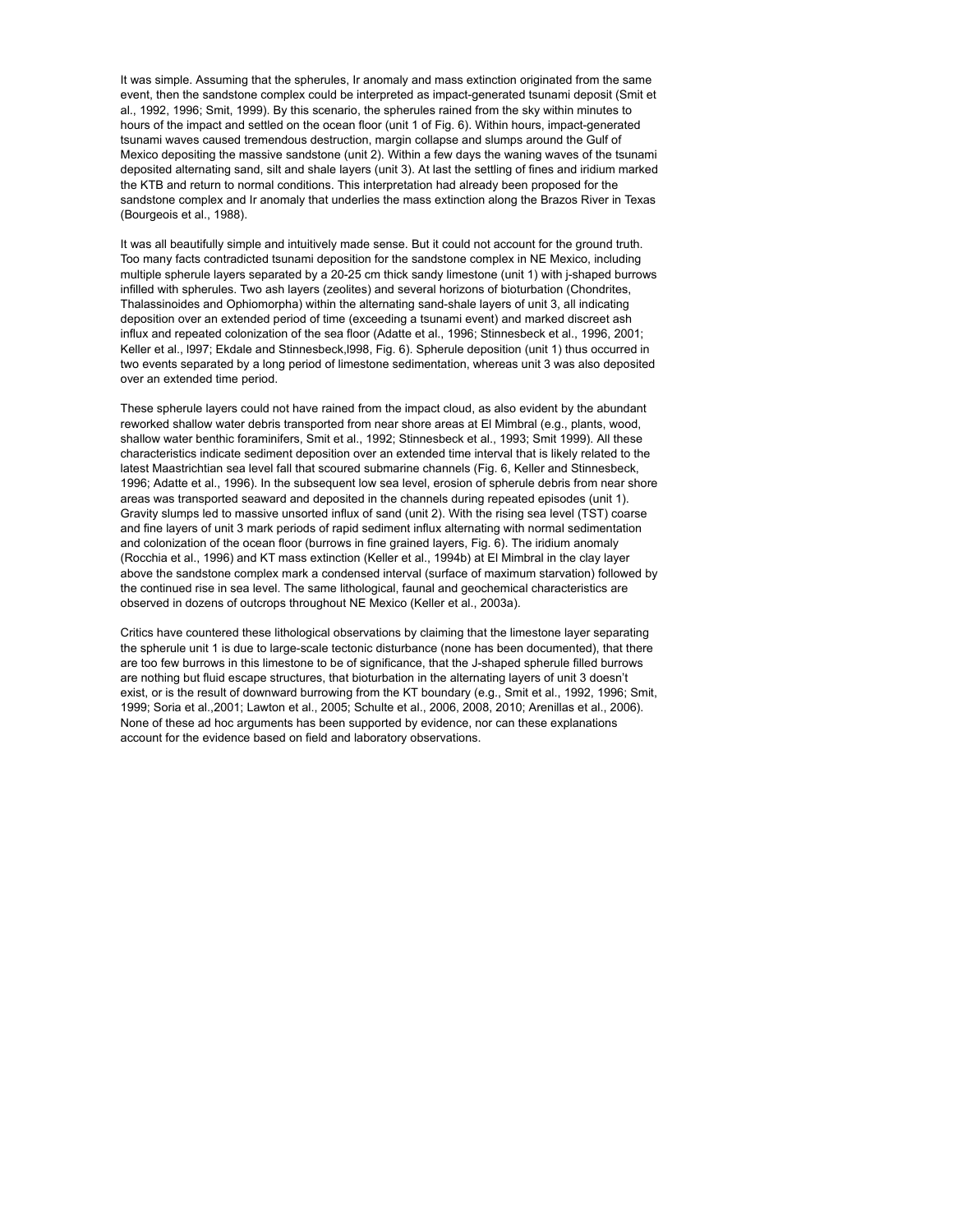

*Figure 6. The sandstone complex and lithologic description at El Mimbral and El Penon in NE Mexico along with the impact-tsunami interpretation (e.g., Smit et al., 1992, 1996), evidence that is inconsistent with this scenario and sea-level changes inferred from lithology and paleontology.*

#### **Age of Chicxulub Impact**

The burrowing and sedimentological features of the sandstone complex raised initial doubts that these deposits are KT in age. Further doubts were raised with the subsequent discovery of a 2m-thick impact spherule unit interbedded in late Maastrichtian marls 4-5m below the two spherule layers at the base of the sandstone complex at El Peñon, 9m below at Loma Cerca, and 2m below at Mesa Juan Perez in NE Mexico (Figs. 5, 7, Keller et al., 2002, 2003a; Schulte et al., 2003). These stratigraphically older spherule layers revealed no evidence of reworking from shallow waters, such as wood, leaves and shallow water benthic foraminifera that are common in the spherule layers (unit 1) at the base of the sandstone complex (Smit et al., 1992; Stinnesbeck et al., 1993, 2001; Keller et al., 2002, 2003a, 2009c). This oldest spherule layer predates the KT boundary by as much as 300,000 years as determined from its position near the base of planktic foraminiferal zone CF1, which spans the last 300,000 years of the Maastrichtian.

Impact tsunami proponents reconciled the older spherule evidence by explaining their presence as impact induced tectonic disturbance or slumps (Smit, 1999; Smit et al., 2004; Soria et al., 2001; Schulte et al., 2003, 2010), although no such disturbance is observed in NE Mexico, apart from rare small (<2m) local gravity slumps restricted to within the spherule layer (Soria et al., 2001; Keller et al., 2002, 2009c; Schulte et al., 2003). Others have pointed to the stratigraphic proximity of impact spherules with overlying Danian sediments in some deep-sea sections (e.g., Blake Nose, Bass River, Demerara Rise) as unequivocal evidence that the Chicxulub impact caused the KTB mass extinction (Olsson et al., l997; Norris et al., 1999, 2000; Klaus et al., 2000; MacLeod et al., 2007), although condensed sedimentation and disconformities rule out a complete record (Keller, 2008b).

For example, MacLeod et al. (2007) argued that the 2cm-thick spherule layer that underlies early Danian sediments is in "first-order agreement with the prediction of the impact hypothesis" recording history "within minutes of the impact." This conclusion was reached despite the evidence of soft sediment deformation and erosive contacts between the spherule layer, chalk and white clay at Demerara Site 1259 (Keller 2008b). High resolution biostratigraphic, quantitative faunal and chemostratigraphic analyses of deep sea sections remain to be done to evaluate the completeness of the KTB transition.

The implication that the Chicxulub impact may not have been the KT killer was almost inconceivable. "How could so many be so wrong for so long?" is a frequently asked rhetorical question. How could a large impact that left a 170km-wide crater not have caused the mass extinction? But a better question is why should an impact with a 170km-wide crater cause one of Earth's largest five mass extinctions when other large impacts, such as the late Triassic Manicouagan impact with a 150km-wide crater, and the late Eocene Popigai and Chesapeake impacts with craters about 100km across (Fig. 1) caused no extinctions and left no measurable environmental effects? Indeed, quantitative planktic foraminiferal analysis across the primary Chicxulub impact spherule layer near the base of zone CF1 at El Peñon, Loma Cerca and Mesa Juan Perez shows that not a single species became extinct as a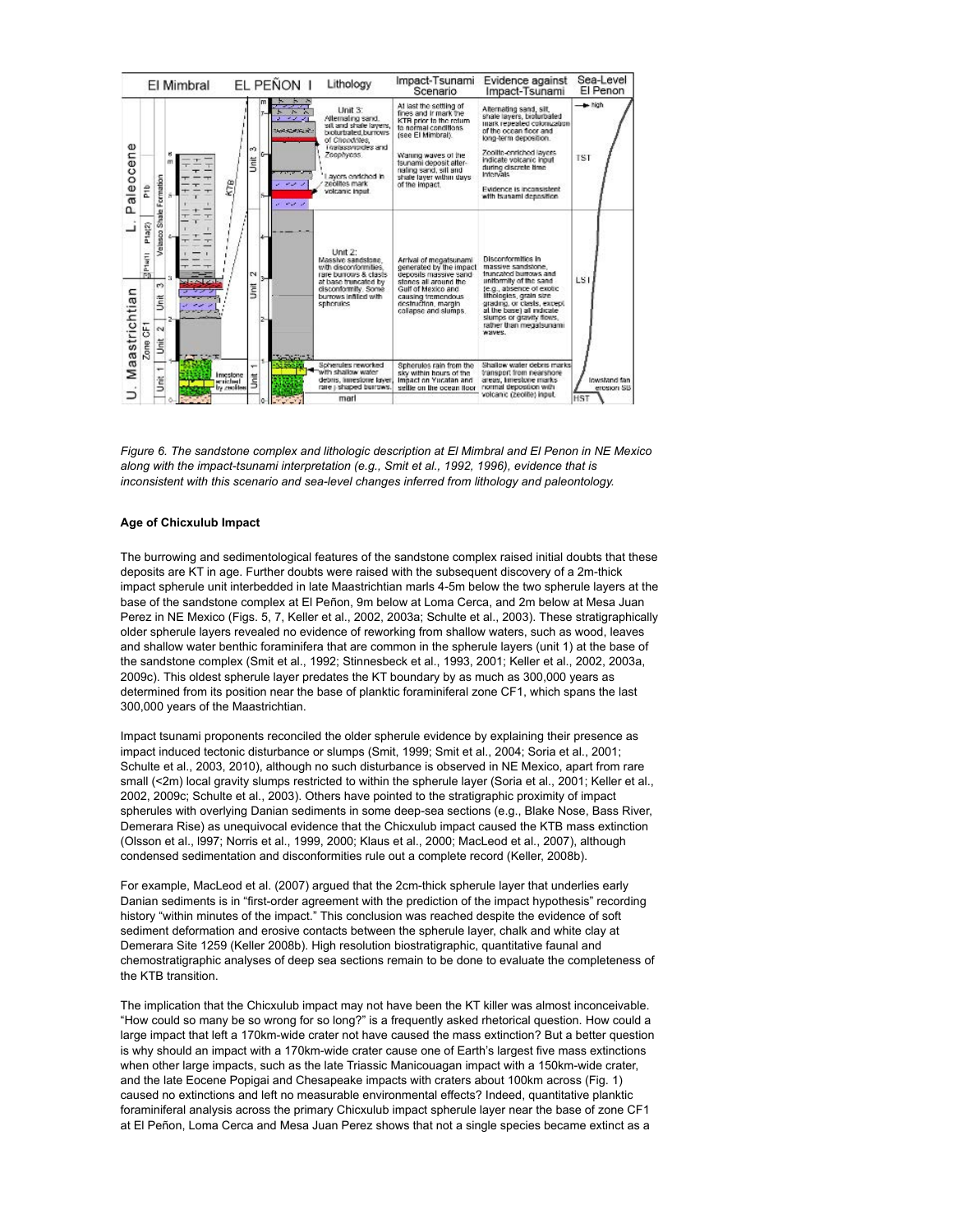

*Figure 7. Correlation of El Peñon 1 outcrops with Loma Cerca and Mesa Juan Perez sections at 25 km and 35 km to the north, respectively. Variable erosion in submarine channels below the reworked spherule unit at the top accounts for the reduced marl layer at Loma Cerca A and Mesa Juan Perez.*

# **Chicxulub Drilling – Ultimate Proof of KTB Age?**

The 2001-2002 drilling of the Chicxulub crater core Yaxcopoil-1 by DOSECC (Drilling, Observations and Sampling of the Earth's Continental Crust) was supposed to resolve the age issue and show once and for all that Chicxulub was the KT impact (Dressler et al., 2003). Instead, the new crater core supported the previous findings of a pre-KT age and fuelled a new controversy. The critical evidence is in a 50cm-thick laminated micritic and partially dolomitised limestone between the top of the impact breccia and a 1 cm thick green clay layer that marks the KTB and mass extinction (Fig. 8). Above it, the first early Danian species of zone Pla (Parvularugoglobigerina eugubina) are observed coincident with the KTB characteristic δ13C shift. In the limestone below, planktic foraminifera indicate deposition occurred during zone CF1 in magnetochron 29R (Keller et al., 2004a,b).

Sedimentologic and mineralogic analyses provided further support of normal slow deposition over an extended time period as indicated by five thin glauconite layers, bioturbation and absence of high-energy deposition and exotic clasts. All of these characteristics are incompatible with the tsunami backwash and crater infill interpretation. Moreover, the pre-KT age of the Chicxulub impact breccia supported earlier observations by Lopez Ramos (1973, 1975) and Ward (1995) based on the old PEMEX cores in the Chicxulub crater area, and also supported earlier observation of the pre-KT age of the Chicxulub impact based on the stratigraphically oldest impact spherule layer in NE Mexico (Figs. 4, 7, Keller et al., 2003a, 2009c).

The new Yaxcopoil-1 results met with fierce criticism. Smit et al. (2004) interpreted the 50cm-thick limestone as tsunami backwash and crater infill following the impact. By this interpretation the Chicxulub impact remains KT in age and the cause for the mass extinction. Of particular concern to Jan Smit are the planktic foraminifera reported by Keller from the 50cm-thick limestone; he claimed that they do not exist and the forms illustrated are nothing but dolomite crystals. He has maintained this view despite corroborating findings of planktic foraminifera in the same samples by his collaborator (Arz et al., 2004) and subsequently by Michelle Caron whom he had asked to evaluate the samples. To this day (GSA 2009, Portland) Jan Smit maintains that the 50cm-thick limestone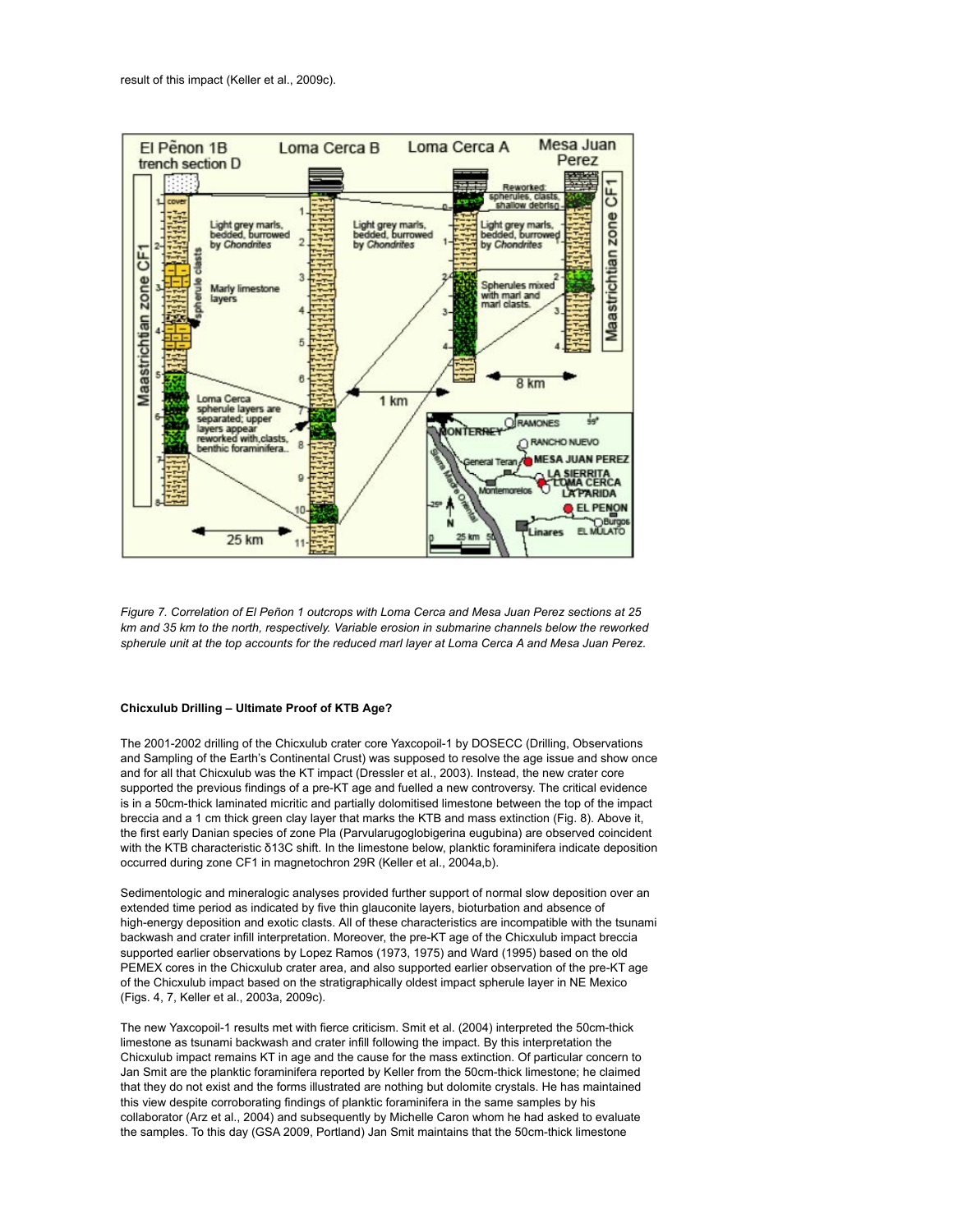marks tsunami backwash and that no planktic foraminifera are present.

Yaxcopoil-1 marks a critical turning point in the KT debate. The critical crater drilling test that was expected to prove once and for all that the Chicxulub impact was KT in age and caused the mass extinction, had failed. The once solid, nearly impenetrable wall surrounding the impact hypothesis had cracked. Were other findings that didn't fit this scenario too easily dismissed?



*Figure 8. Chicxulub impact crater core Yaxcopoil-1: Stratigraphy of the KT transition from the impact (suevite) breccia to the KT boundary shows a 50 cm thick limestone layer with five thin glauconite clay layers deposited over tens of thousands of years. Magnetostratigraphy and planktic foraminiferal assemblages indicate sediment deposition above the impact breccia occurred during C29R and zone CF1, which spans the last 300 ky of the Maastrichtian. Foraminifera are illustrated from thin sections of the dolomitic limestone (left column). For comparison, SEM illustrations are shown of the same species (right column). Modified from Keller et al. 2004a.*

#### **Impact Evidence in Texas**

Challenging a popular theory requires extraordinary proof. The controversy over the age of the Chicxulub impact led to charges that impact and tsunami disturbance made any age determination based on the impact crater, as well as any sections in Mexico with impact ejecta unreliable and that real proof had to come from more distant sedimentary sequences (Smit et al., 2004). With this in mind, we turned our focus to the K-T sequences along the Brazos River in Texas located about 1300km from the Yucatan impact crater.

These sections contain the best preserved marine and terrestrial microfossil records of North America in essentially continuous KT sequences similar to the El Kef stratotype section; but with the added advantage of Chicxulub impact evidence. The Brazos sections were deposited near the entrance to the shallow Western Interior Seaway and experienced only minor tectonic activity during the last 65 million years. They differ from the deep-water (outer shelf to upper slope) north eastern Mexico sections mainly by their shallow depositional environment and very high sedimentation rate. They share critical similarities, including the presence of a sandstone complex (also known as 'event deposit') with reworked spherules at the base. This sandstone complex has long been interpreted as KT impact tsunami or related deposits and served as type section for the impact tsunami interpretation in NE Mexico (e.g., Bourgeois et al., 1988; Smit et al.,1992, 1996; Heymann et al., 1998; Schulte et al., 2006). In Texas as in NE Mexico, this interpretation required placement of the KTB at the base of the sandstone complex based on the assumption that it was generated by the Chicxulub impact. Standard KT defining paleontological and stable isotope criteria contradicted this KTB placement, which resulted in controversy. Nevertheless, the Brazos sections are the ideal testing ground regarding the age of the Chicxulub impact and its biotic and environmental consequences.

In 2005 we set out to test the challenging results from NE Mexico and the Chicxulub crater core Yaxcopoil-1 based on new drilling and KT outcrops along the Brazos River, Falls County, Texas,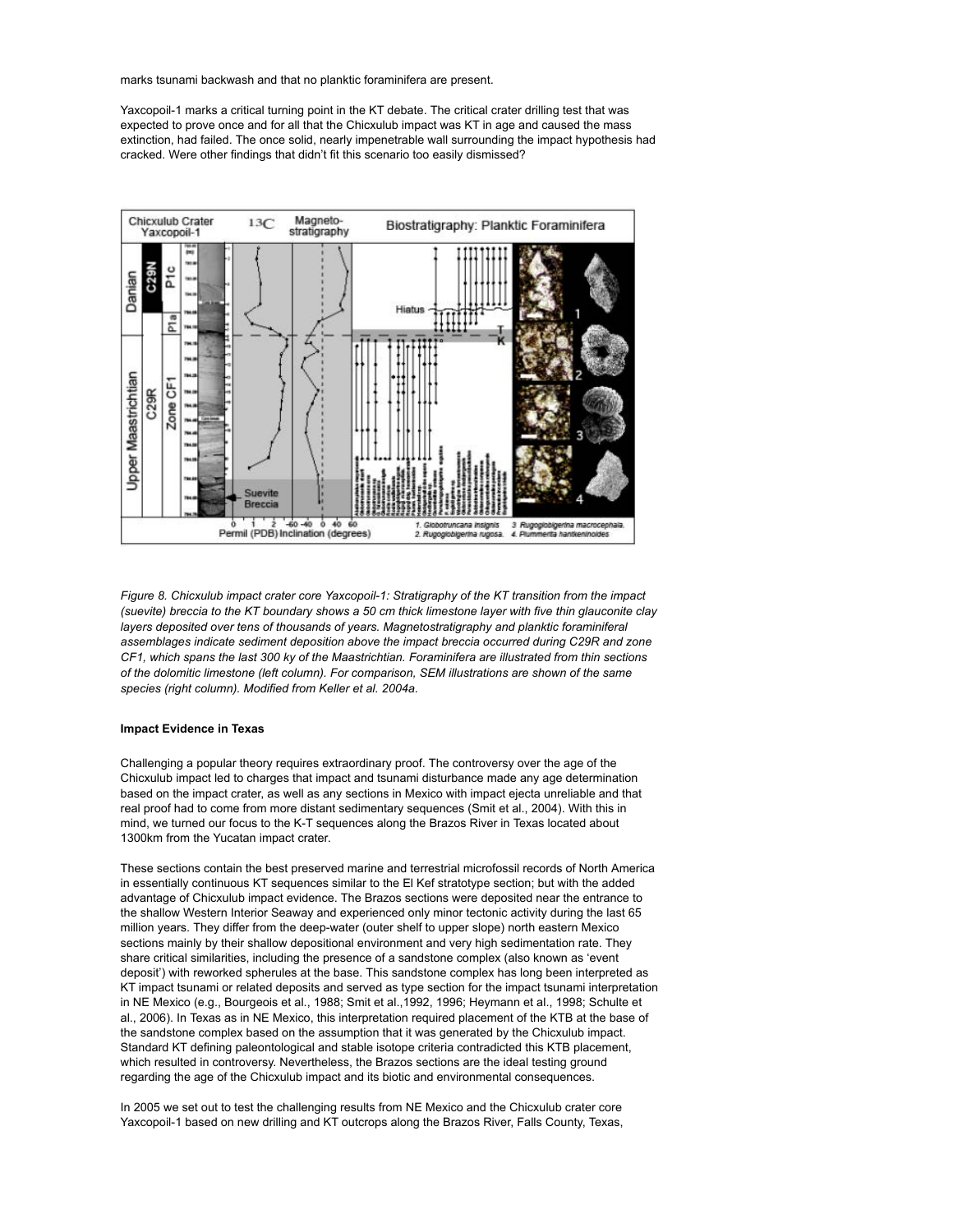supported by the National Science Foundation through the Continental Dynamics Program and Sedimentary Geology and Paleobiology Program. Drilling of Brazos sections Mullinax-1 to Mullinax-3 was done by DOSECC, with each well spanning from the Danian through the Maastrichtian and recovering the KT interval and sandstone complex (Fig. 9). In addition, new outcrops exposing the KTB were sampled to obtain a broad regional distribution and all sections were studied by an international team of scientists.

We chose the Brazos area for its undisturbed sedimentary record, complete stratigraphic sequences comparable to the El Kef stratotype, the absence of significant tectonic activity, excellent preservation of microfossils and the presence of a sandstone complex with impact spherules. In addition, the Brazos River area affords relatively simple and inexpensive coring of only 50-100 feet to recover the KT transition. These attributes make the Brazos sections the most important KT locality outside Mexico and critical to resolving the current controversy regarding the age of the Chicxulub impact and its potential kill-effect.

Early results of the Brazos sections show that the sandstone complex is separated from the KT boundary by up to 1m of claystones (1.6m reported by Schulte et al., 2006), which were deposited in a dysoxic environment. Truncated burrows in the sandstone complex and up to three upward fining spherule layers near the base reveal deposition occurred over an extended time period inconsistent with tsunami deposition (Gale, 2006;Keller et al., 2007, 2009d). Betweeen 40 and 60cm below the unconformity at the base of the sandstone complex, the original spherule deposit was discovered in a yellow clay that consists of altered impact glass (cheto smectite), identical to the altered impact glass in the spherule layers at the base of the sandstone complex (Fig. 10). Brazos sections thus demonstrate that the sandstone and Chicxulub impact spherule layer are stratigraphically separated and below the KTB.

Critique of these results has centred on the placement of the KT boundary. Some workers have argued that the Chicxulub impact defines the KTB and therefore must be placed at the impact spherule layer at the base of the sandstone complex (Schulte et al., 2008, 2010).

This is circular reasoning - one cannot evaluate the age of the Chicxulub impact by defining the impact as KT in age. The KT boundary definition must include independent criteria



*Figure 9. New drilling of Brazos K-T sections by DOSECC in 2005 and supported by the National Science Foundation through the Continental Dynamics Program and Sedimentary Geology and Paleobiology Program.*

#### **Volcanism and KT Mass Extinction: 1980 – 2010**

Before the impact hypothesis was proposed by Alvarez et al. (1980), McLean (1978) advocated CO<sub>2</sub>

emissions from Deccan volcanism as the most likely cause for the KT mass extinction. This set the palaeontologist Dewey McLean on a direct collision course with the Luis and Walter Alvarez team. In addition, most dinosaur experts were highly sceptical and often critical of the impact hypothesis as they could not reconcile the gradual decline evident in the fossil record with a sudden death by impact. This resulted in one of the most bizarre and acrimonious personal attacks on the integrity of Dewey McLean and palaeontologists in general.

In an interview with the New York Times (January 19, 1988) Luis Alvarez said: "I don't like to say bad things about palaeontologists, but they're really not very good scientists. They're more like stamp collectors." Of criticism by dinosaur expert Dr William A Clemens, his colleague at the University of California at Berkeley, he said it could be dismissed on grounds of general incompetence. He denied that he had interfered with the academic promotion of Dr. McLean (http://filebox.vt.edu/artsci/geology /mclean/), but added:"If the president of the college had asked me what I thought about Dewey McLean, I'd say he's a weak sister. It thought he'd been knocked out of the ball game and had just disappeared, because nobody invites him to conferences anymore."

Luis Alvarez's personal attacks went beyond palaeontologists to anyone that disagreed with the impact hypothesis and especially those who offered Deccan volcanism as an alternative killing mechanism. Special invective was also reserved for geologists Charles B Officer and Charles L Drake and physicist Robert Jastrow at Dartmouth College who advocated intense volcanism and sea level changes as likely cause for the KT mass extinction (www.nytimes.com/1988/01/19/science /the-debate-over-dinosaurextinction).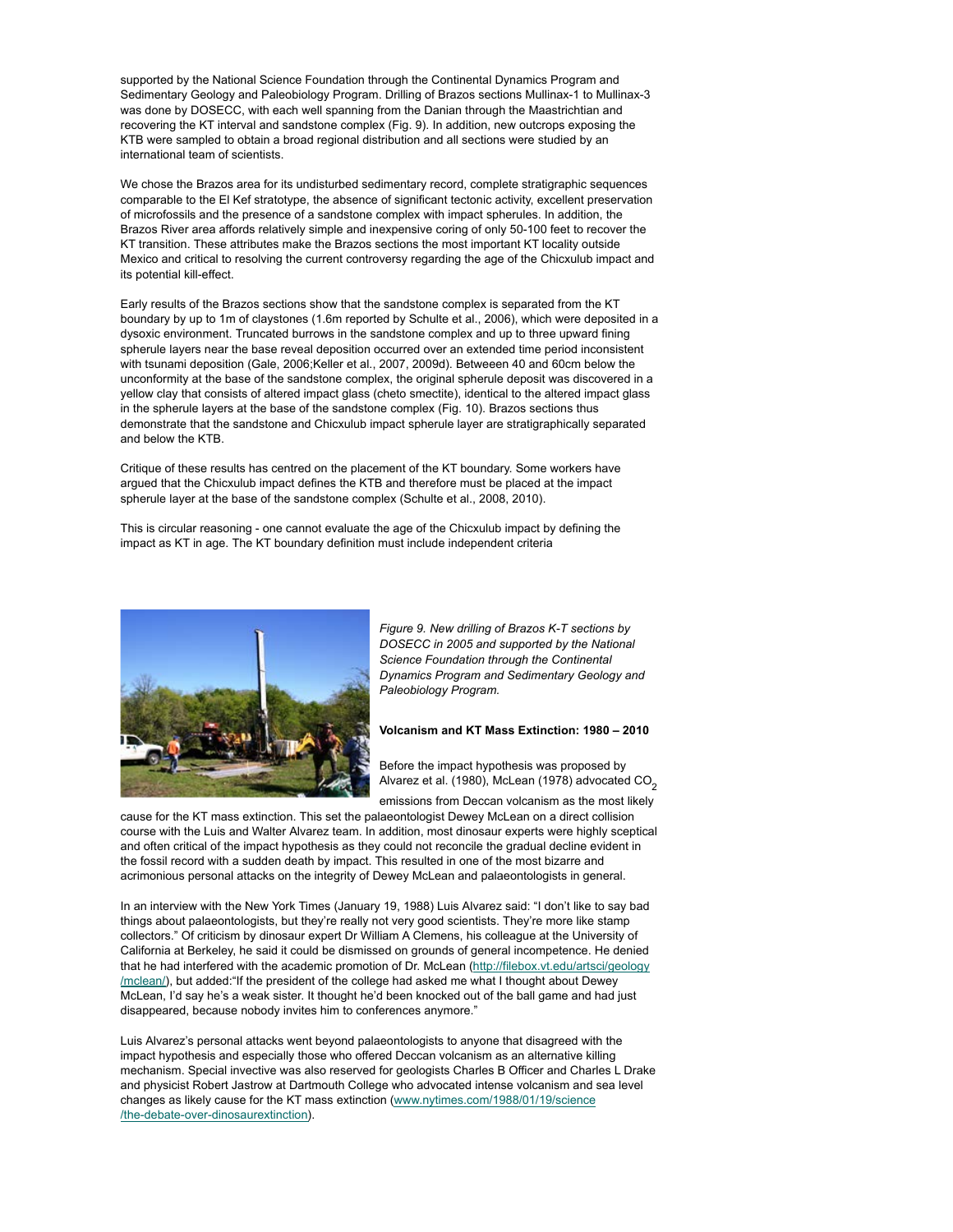These personal attacks on opponents of the impact hypothesis during the1980s scared away most scientists from contributing to the debate or entering the discussions. Deccan volcanism became the invisible elephant in the room.

*Figure 10. Cottonmouth Creek waterfall drapes over the resistant sandstone complex with reworked Chicxulub impact spherules at the base. The original impact spherule layer is present in a 3 cm thick yellow layer in claystones about 60 cm below the sandstone complex. Microfossils date the impact spherule layer as the base of zone CF1, or ~300 ky before the mass extinction.*





Despite the rancorous debate of the 1980s, the study of Deccan volcanism continued to be most actively pursued by geophysicist Vincent Courtillot and his collaborators at the Institut de Physique du Globe in Paris. At the beginning, Courtillot advocated Deccan volcanism not as alternative hypothesis to an impact, but as contributing factor in addition to impact (Courtillot et al., 1986, 1988). As evidence accumulated the discussions gradually shifted towards volcanism as dominant long-term role in the mass extinction and the impact as the "last straw" at the KTB (Vandamme and Courtilot, 1992;Courtillot, 1999).

But demonstrating that Deccan volcanism was the principal cause of the KT mass extinction faced daunting scientific hurdles. For over two decades the main Deccan eruptions were shown to have occurred over less than 800,000 years in magnetic polarity C29r, spanning the Cretaceous-Tertiary boundary (Courtillot et al., 1986, 1988; Duncan and Pyle, 1988; Vandamme and Courtilot, 1992). Determining where within this major eruptive phase the KT mass extinction occurred remained problematic. For this reason, models estimating the biotic and environmental consequences generally underestimated the duration, rate and quantity of Deccan gas emissions by orders of magnitude, leading to conclusions that volcanism could not have been one of the major causes for the KT mass extinction.

Today, this view is rapidly and radically changing principally due to three recent studies. Chenet et al. (2007, 2008) estimated that the bulk (80%) of the 3500 m thick Deccan traps was deposited over a very short time period - possibly less than 10,000 years, with most of this time represented by periods of quiescence between volcanic eruptions (e.g., intertrappean sedimentation). The entire Deccan lava pile erupted in three phases with the first and smallest phase at 67.4Ma, the main phase at or near the KTB and the last smaller phase at the C29r/C29n transition in the early Danian. These conclusion were reached based on the largest single database (169 sites) employed to date and integrating palaeomagnetic analysis, K-Ar and Ar/Ar dating, chemostratigraphy and petrology.

Self et al. (2008a,b) measured sulphur and chlorine gas concentrations in rare glass inclusions of crystals in Deccan lavas and determined that 1km3 of lava released between 3.5 to 5.4 teragrams of  $\mathrm{SO}_2^{}$  and one teragram of HCl. In modern basaltic eruptions both these gases cause well documented

climatic and environmental effects. The massive Deccan eruptions and huge amounts of S and Cl gases released over a very short period at the end of the Cretaceous would have had severe environmental consequences.

Keller et al. (2008a) discovered that the KT mass extinction coincided with the end of the main phase of Deccan volcanism. Their results are based on sedimentologic, microfacies and biostratigraphic data of 4-9m-thick intertrappean sediments in four quarry outcrops in the Rajahmundry area of the Krishna-Godavari Basin of southeastern India. In this area Deccan eruptions, known as the Rajahmundry traps, mark the end of the main phase of Deccan volcanism and the world's longest lava flows extending 1300km across the Indian continent and into the Gulf of Bengal. Sediments immediately below mark the mass extinction in planktic foraminifera. Sediments directly overlying the lower trap basalts contain early Danian planktic foraminiferal assemblages of zone P1a, which mark the evolution in the aftermath of the KT mass extinction. These results were corroborated in intertrappean sediments between C29r and the C29r/C29n transition in central India (Jhilmili, Chhindwara District, Madhya Pradesh, Keller et al., 2009a,b).

The results of these studies strongly suggest that Deccan volcanism played a critical role in the KT mass extinction, which occurred after the last mega-pulse of the main phase of Deccan volcanism. Although the kill mechanism(s) and precise nature of environmental catastrophes due volcanic gas emissions remains to be determined, Deccan volcanism has emerged as a credible cause for the KT